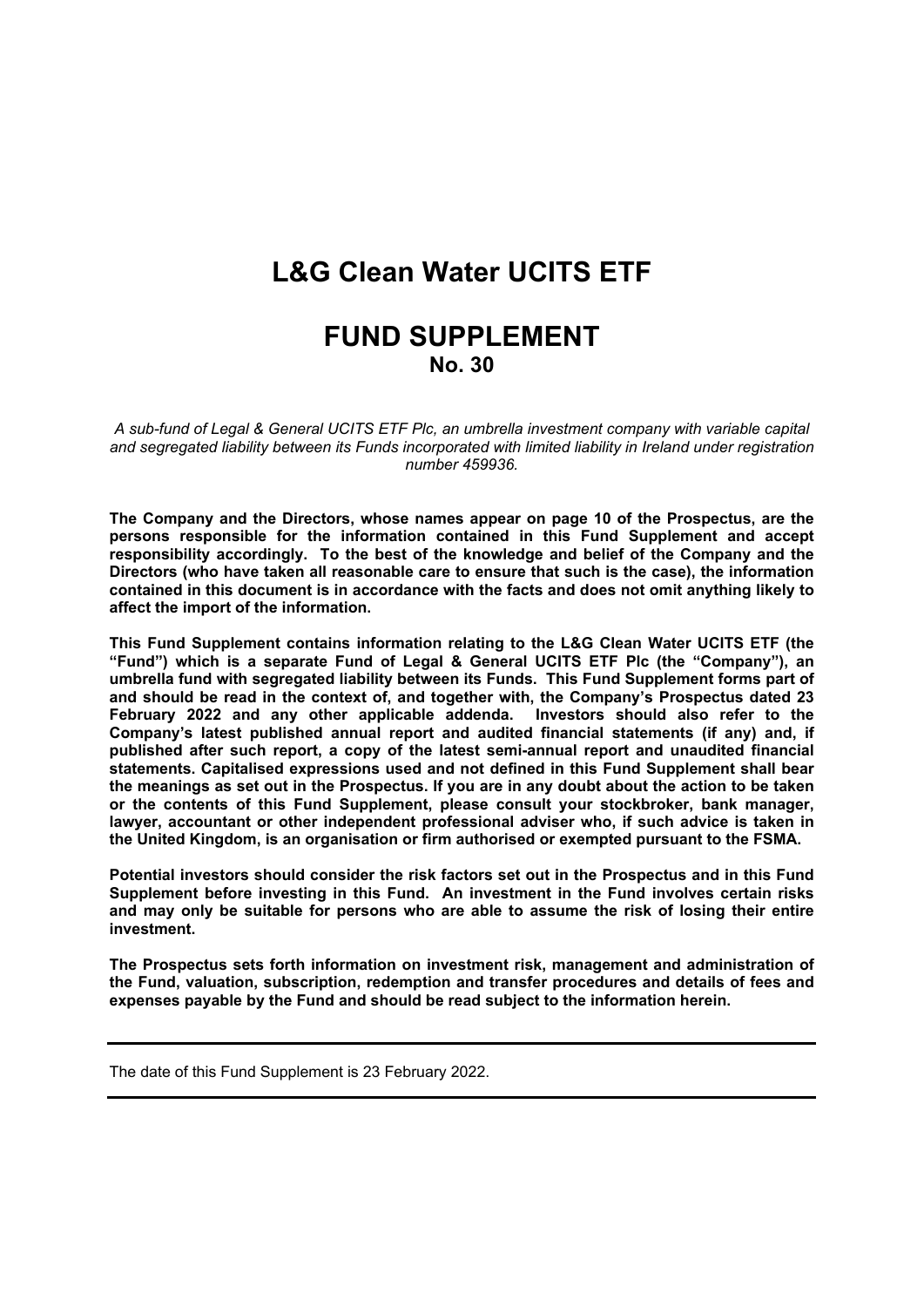### **INVESTMENT OBJECTIVE**

The investment objective of the L&G Clean Water UCITS ETF (the "**Fund**") is to provide exposure to the global clean water industry,

### **INVESTMENT POLICY**

In order to achieve this investment objective, the Fund will seek to track the performance of the Solactive Clean Water Index NTR (the "**Index**"), subject to the deduction of the TER and other expenses associated with operating the Fund as further described in the *"Fees and Expenses"* section of the Prospectus. It will do so by investing primarily in a portfolio of equity securities that, as far as possible and practicable, consists of the component securities of the Index in similar proportions to their weightings in the Index and may **have exposure to or invest directly up to 20% of its Net** Asset Value in shares issued by the same body, which limit may be raised to 35% for a single **issuer in exceptional market conditions, including (but not limited to) circumstances in which such issuer occupies a dominant market position.**

Where it is not possible or practicable for the Fund to invest directly in all of the component securities of the Index (for reasons such as, but not limited to, where this would involve difficulties or substantial costs, where one or more securities in the Index becomes temporarily illiquid or unavailable, or as a result of legal restrictions or regulatory limitations that apply to the Fund but not the Index) and/or where consistent with its investment objective, the Fund may also invest in the following additional assets subject to the conditions and within the limits laid down by the Central Bank:

- equity securities of companies involved in the global clean water industry that are not component securities of the Index, but the risk and return characteristics of which, individually or collectively, closely resemble the risk and return characteristics of constituents of the Index or of the Index as a whole;
- Depositary Receipts relating either to component securities of the Index or to equity securities of the type referred to in the bullet point immediately above; and
- FDIs namely, total return "unfunded" OTC Swaps and exchange-traded equity futures which may be used for investment purposes (such as gaining exposure to the Index and/or any particular constituents of the Index) in accordance with the terms set out in the sections entitled "Fund Investments", "Unfunded OTC Swap Model" and Schedule II of the Prospectus. While the Fund may invest up to 100% of its Net Asset Value in total return "unfunded" OTC Swaps, it is not expected that this flexibility will be used. The Fund will only invest in FDIs as provided for in the RMP prepared by the Investment Manager in respect of the Fund and filed with the Central Bank.

The Fund may, in addition, employ other techniques relating to transferable securities, including entering into securities lending transactions, investing in repurchase and reverse repurchase transactions and short term money market collective investment schemes, for the purpose of efficient portfolio management only, in accordance with the terms set out in the section entitled "*Efficient Portfolio Management Techniques*" and Schedule II of the Prospectus. While the Fund may invest up to 100% of its Net Asset Value in repurchase and reverse repurchase transactions it is not expected that this flexibility will be used.

The maximum proportion of the Net Asset Value of the Fund that can be subject to securities lending is 45%. The proportion of the Net Asset Value of the Fund that will be subject to securities lending is expected to range from 0% to 45%.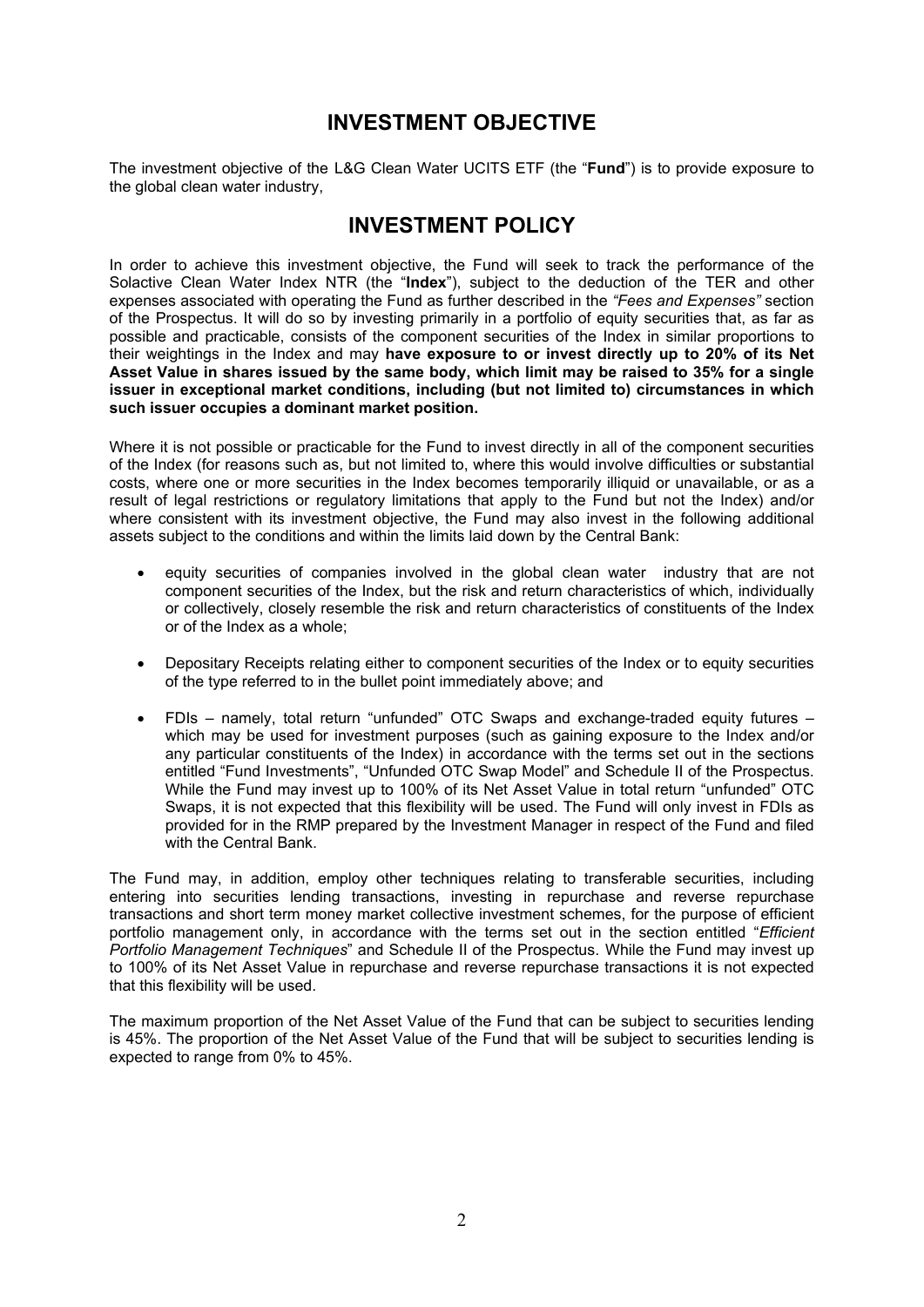### **TRACKING ERROR**

The estimated anticipated (ex-ante) tracking error for the Fund in normal market conditions is 0.45% (annualised), which is the anticipated volatility of the difference between the return of the Fund's portfolio and the return of the Index. Investors are specifically referred to the section headed "Tracking error" in the Prospectus.

### **SUSTAINABILITY**

The Fund has a sustainable objective as it invests in companies which (i) contribute to an environmental objective, (ii) do not significantly harm any environmental or social objectives and its investee companies follow good governance practices. The investment objective of the Fund is to provide exposure to the global clean water industry. The Fund is passively managed and pursues its investment objective by seeking to track the performance of the Index. The Index differs from a broad market index as it seeks to provide exposure to companies which are actively engaged in the global clean water industry which seek to contribute to the reduction of pollution and waste of water and minimising emission of chemicals and reducing the percentage of untreated wastewater and promote sustainable management of water resources and ecosystems and sanitisation. The Index also excludes companies listed on the Future World Protection List (FWPL), including UN Global Compact (UNGC) violators, companies that derive a significant proportion of their revenue from mining, development or processing of coal, and companies involved in the manufacturing or production of controversial weapons. Further information on the Index can be found in the "*Index Description*" section below, and at [https://www.solactive.com/Indices/?index=DE000SLA6Z81.](https://www.solactive.com/Indices/?index=DE000SLA6Z81)

The Manager aims to ensure that the issuers of investments in which the Fund is invested follow good governance practices. This is achieved by 1) setting expectations with the issuers' management with regard to good governance practices; 2) active engagement with the issuers; 3) utilising its voting rights; and 4) supporting policymakers and legislators to ensure a strong regulatory environment and standards. Active engagement with the issuers is used as a tool to drive progress and influence positive change and is conducted independently and in collaboration with industry peers and broader stakeholders. Engagement activities normally focus on specific material ESG issues and involve formulating an engagement strategy with regard to such issues with the aim to track and review the progress of the issuers during this process. Regular reporting on the outcomes of active engagement can be made available on request or can be found at: [www.lgim.com](https://eur03.safelinks.protection.outlook.com/?url=http%3A%2F%2Fwww.lgim.com%2F&data=04%7C01%7CEliza.Ruddy%40lgim.com%7Ce086a20842c84f1301b008d8ccf7a064%7Cd246baabcc004ed2bc4ef8a46cbc590d%7C0%7C0%7C637484711205446679%7CUnknown%7CTWFpbGZsb3d8eyJWIjoiMC4wLjAwMDAiLCJQIjoiV2luMzIiLCJBTiI6Ik1haWwiLCJXVCI6Mn0%3D%7C1000&sdata=R6FKZDSBDWvzOmay7OEPMexWEUA2HZdkEFwKOofiW%2FM%3D&reserved=0).

### **TAXONOMY**

This Fund invests in an economic activity that contributes to an environmental objective (within the meaning of SFDR) and it is therefore required, pursuant to the Regulation (EU) 2020/852 (the "**Taxonomy Regulation**"), to disclose information about the environmentally sustainable investments made.

It is expected that through the attainment of the Fund's sustainable investment objective, this Fund will contribute to the following environmental objectives set out in Article 9 of the Taxonomy Regulation: (a) climate change adaptation; (b) the sustainable use and protection of water and marine resources; and (c) pollution prevention and control.

In order to contribute to these objectives, it is expected that this Fund will make investments in economic activities, such as, but not limited to, the renewal of waste water collection and treatment; and construction, extension and operation of water collection, treatment and supply systems. However, due to the current lack of data available on investee companies in which the Fund invests, required for the assessment of the EU Taxonomy alignment, it cannot at this stage be accurately calculated to what extent the Fund's underlying investments qualify as environmentally sustainable as per Article 3 of the Taxonomy Regulation, nor can any of the underlying investments currently be classified as investments in environmentally sustainable economic activities under the Taxonomy Regulation.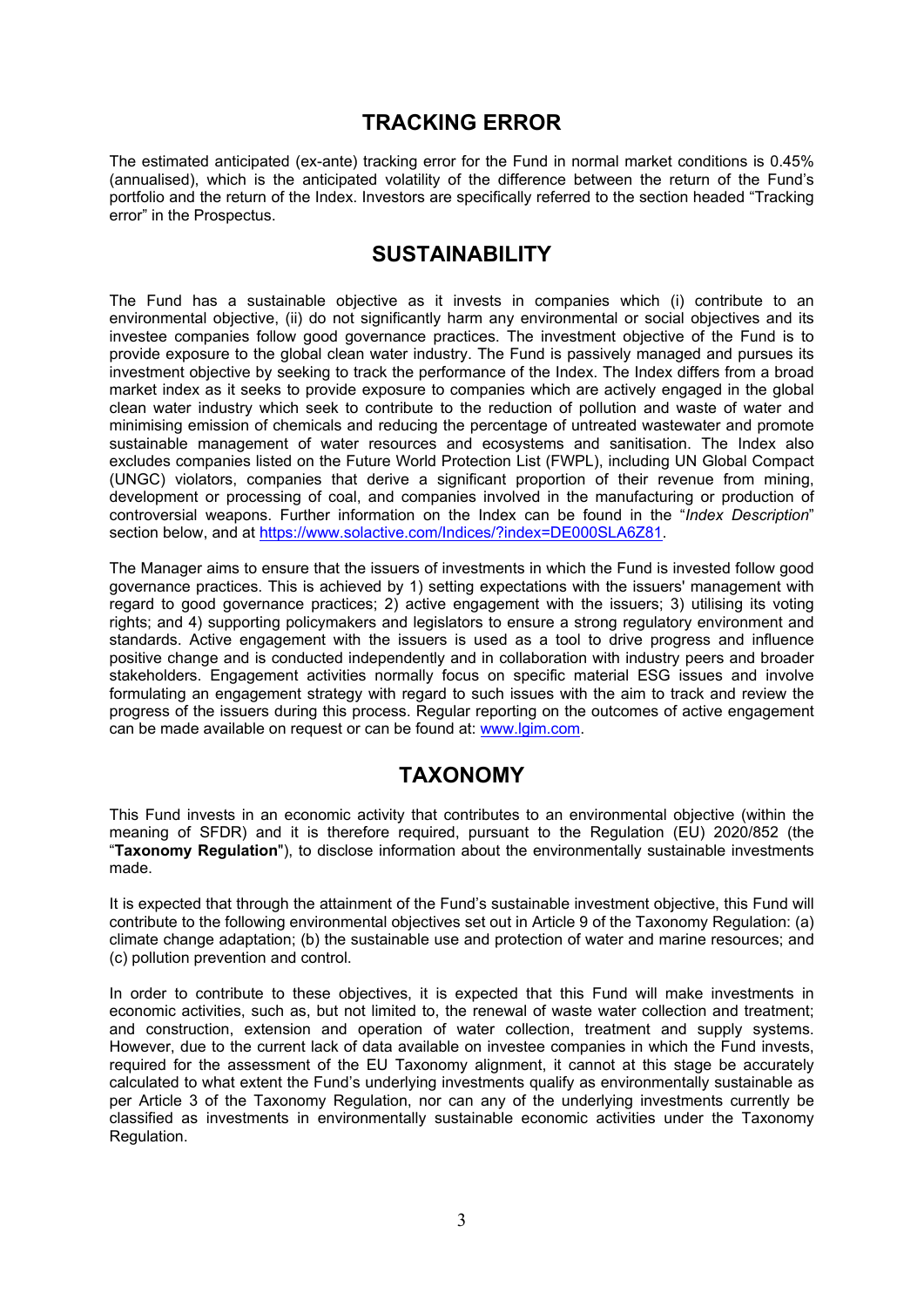As data on investee companies becomes more available it is expected that this calculation will become more accurate and will be made available to investors. Such data will therefore be integrated into a future version of this document, along with information relating to the proportion of investments in enabling and transitional activities.

### **INDEX DESCRIPTION**

The Index is designed to provide exposure to publically traded companies that are engaged in the global clean water industry and meet certain size and liquidity requirements.

The constituents of the Index are selected and weighted according to the construction process described below.

The Index is administered and calculated by Solactive AG (the "**Index Administrator**").

#### *Determination of the Index Universe*

Companies whose securities are eligible for inclusion in the Index Universe are determined by the Index Administrator in accordance with the process described in the Index methodology, which is available at the following web address: https://www.solactive.com/Indices/?index=DE000SLA6Z81.

- 1. To be eligible for inclusion in the Index, a security (each an "**Eligible Security**") must have:
	- 1.1. its primary listing on one of the global stock exchanges listed in Annex A of the Index methodology;
	- 1.2. a minimum free-float adjusted market capitalisation of USD 200 million. "Free-float adjusted market capitalisation" is a measure of the total market value of the proportion of a company's shares that are publically traded (i.e. "floating") in the stock market as opposed to locked-in shares held by promoters, company officers, controlling-interest investors, or government authorities; and
	- 1.3. a minimum three-month average daily value traded of USD 1,000,000.
- 2. Each Eligible Security shall be deemed to be an Index constituent (an "**Index Constituent**"), if, in respect of such Eligible Security, the company:
	- 2.1. has expertise in providing certain services in areas such as, but not limited to, "technology", "digital", "utility", and/or "engineering" for the global clean water industry ("Water Related Services"); and
	- 2.2. derives a certain proportion of revenues from the provision of Water Related Services as further set out in the Index methodology.

#### *Weighting allocation*

All Index Constituents are equally weighted within the Index subject to any final adjustments to the weightings of the securities of the Index made to ensure that comparatively less liquid securities (but nevertheless meeting the liquidity criteria at section 1.3 above) are not overly represented in the Index.

Please refer to the Index methodology for further information.

#### Net Total Return

Total return indices measure the market performance, including price performance and income from regular cash distributions (cash dividends or capital repayments). This income is treated as being reinvested in the Index and thus makes up part of the total index performance. The Index is a *net* total return index which means that cash dividends declared by Index constituents are reinvested in the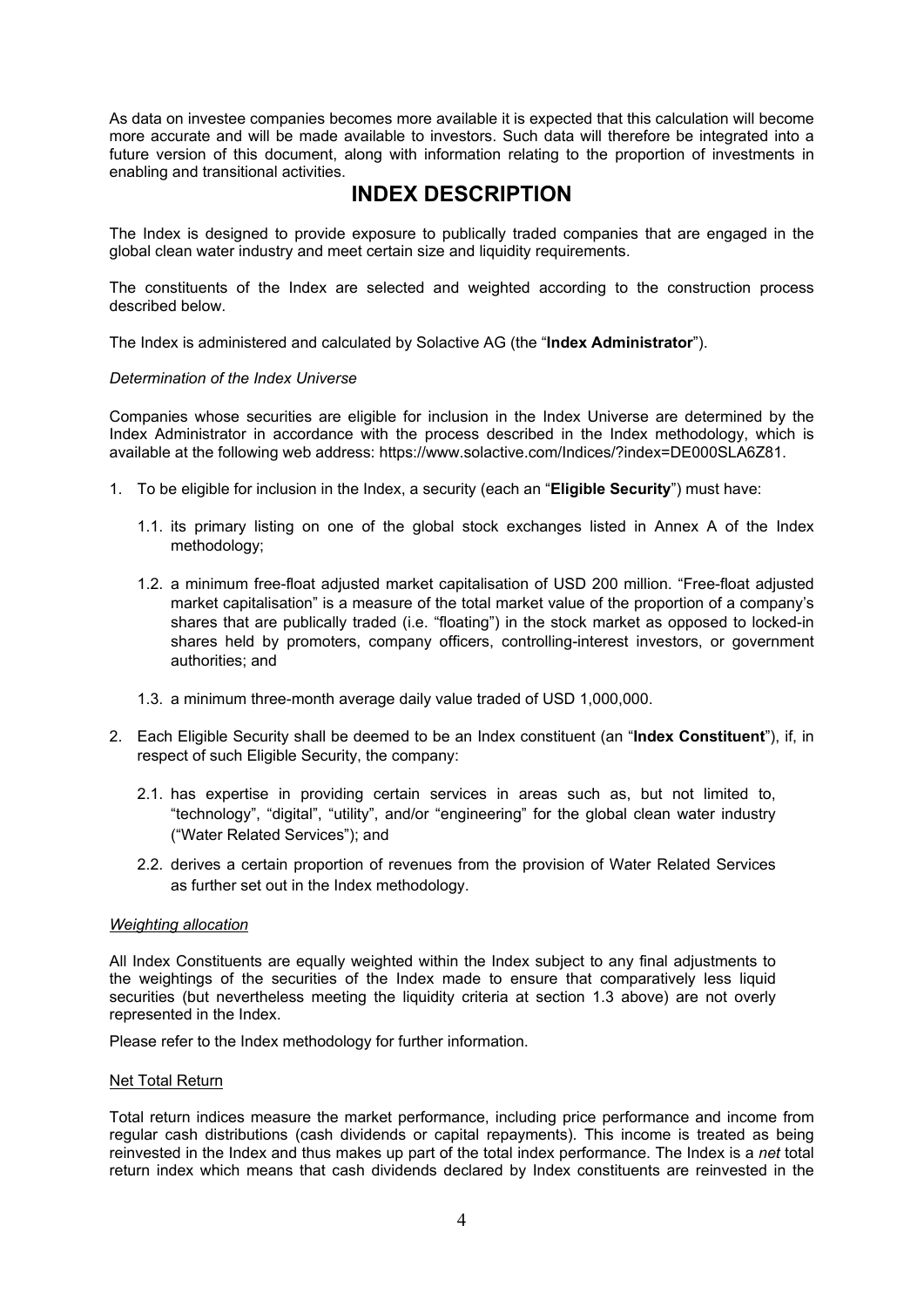Index net of withholding tax at the rates (depending on the country of domicile of the Index constituent) set out in the *"Withholding Tax Rates"* table available at: [https://www.solactive.com/news/documents/.](https://www.solactive.com/news/documents/)

#### Rebalancing Frequency

The Index Universe shall be determined on an annual basis in March.

Whilst the Index Universe is determined on an annual basis in March, the Index itself shall be reconstituted semi-annually in March and September in accordance with the full selection and weighting parameters described above. At the time of each semi-annual reconstitution of the Index, it is possible that additional companies not presently represented in the Index will be added, or that one or more companies presently represented will be removed.

In addition to the semi-annual reconstitutions of the Index, the weights of the individual constituents of the Index are assessed on a monthly basis. If the weight of an individual security exceeds 15% of the Index at the monthly assessment date, the Index shall be re-weighted in accordance with the above with the result that all component securities are again equally weighted within the Index. If none of the component securities has a weight exceeding 15%, then no re-weighting shall be made.

Investors should note that the respective weights of each of the constituents of the Index are expected to fluctuate in-between the monthly re-weightings and/or semi-annual reconstitutions of the Index.

#### Further Information

The information set out above is a summary of the principal features of the Index and does not purport to be an exhaustive description. Further information with respect to the component selection criteria, calculation and rebalancing methodology and treatment of corporate events can be found in the Index methodology, which (as of the date of this Fund Supplement) is available, along with the constituents and weightings of the Index and various other informational materials, at the following web address: https://www.solactive.com/Indices/?index=DE000SLA6Z81.

|                                                        | <b>ISIN</b>  | <b>Bloomberg</b>        | <b>Reuters</b> |
|--------------------------------------------------------|--------------|-------------------------|----------------|
| <i><b>Index</b></i><br>Solactive Clean Water Index NTR | DE000SLA6Z81 | <b>SOLWATR</b><br>Index | .SOLWATR       |

As at the date of this Fund Supplement, Solactive AG (the Index Provider) is listed as a registered benchmarks administrator in the Benchmarks Regulation Register.

#### Portfolio Composition

The portfolio of Investments held by the Fund is available daily at [www.lgim.com](http://www.lgim.com/).

## **PROFILE OF A TYPICAL INVESTOR**

Only Authorised Participants may purchase ETF Shares in the Fund directly from the Company. All other investors may acquire or purchase ETF Shares only through the secondary market.

It is expected that investors in the Fund will be informed investors who have taken professional advice and who understand (and are able to bear) the risk of losing their investment and who can accept the levels of risks associated with investing in global equity markets, in particular in companies that are actively engaged in the global clean water industry.

### **RISK MANAGEMENT**

The Fund's global exposure, being the incremental exposure and leverage generated by the Fund through its use of FDI, shall be calculated on at least a daily basis using the commitment approach and, in accordance with the requirements of the Central Bank, may at no time exceed 100% of the Fund's Net Asset Value. As noted in the "*Investment Policy"* section above, the Fund's use of FDI is an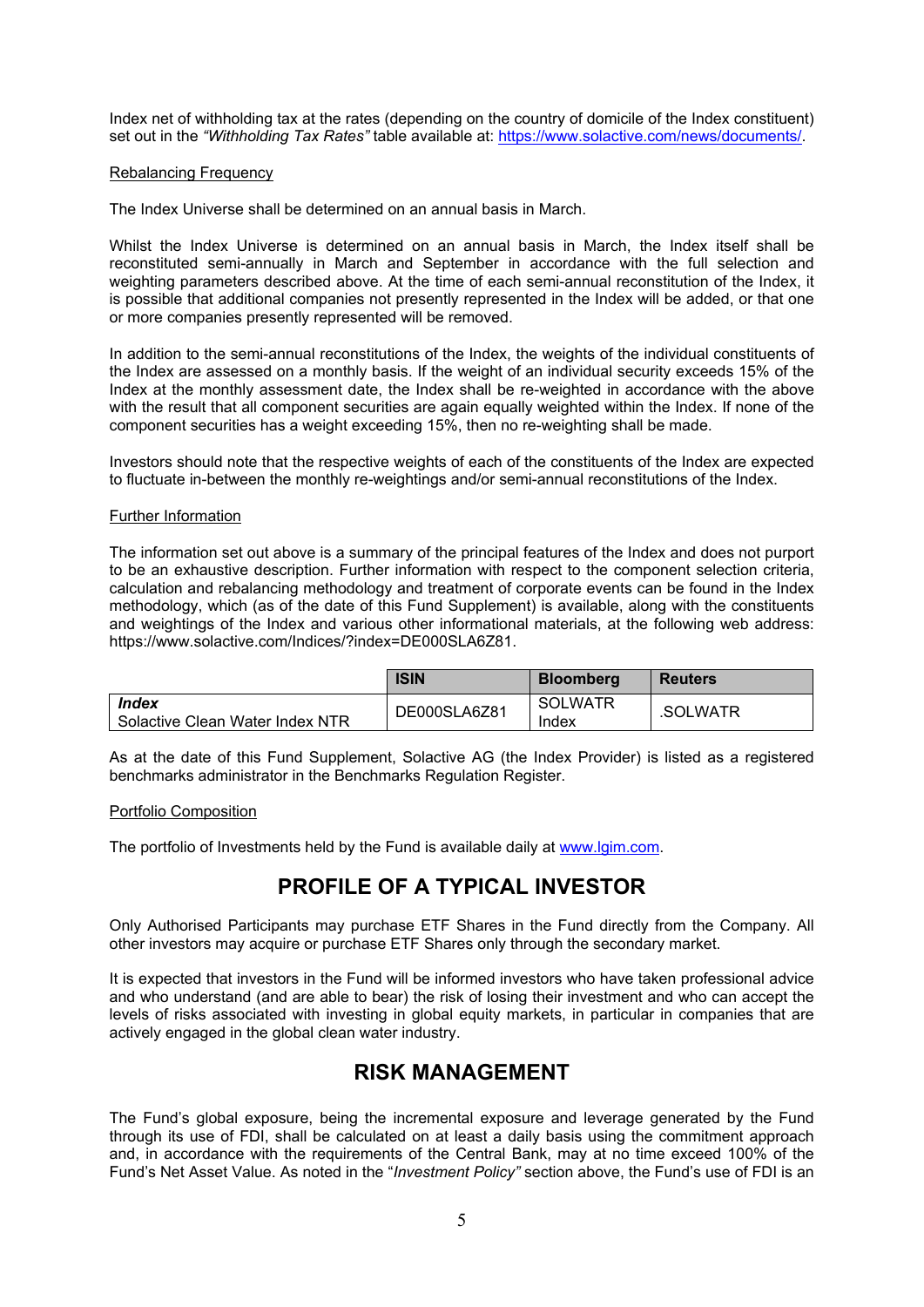ancillary element of the investment policy in that it is an alternative means of gaining exposure to the Index, or one or more of the constituents of the Index, in circumstances where direct investment in the constituents of the Index is not possible, practicable or desirable. Regardless of whether exposure to the underlying constituents is obtained by direct investment in the constituents, or by gaining exposure to the constituents through the use of FDI, the same notional value shall be committed to the investment by the Fund. Accordingly, it is not expected that the Fund will be leveraged.

# **RISK FACTORS**

Investors are specifically referred both to the section headed *"Risk Factors"* and to Schedule II in the Prospectus and should consider the following risk factors prior to investing in the Fund.

- 1. An investment in the Fund exposes an investor to the market risks associated with fluctuations in the Index and the value of securities comprised in the Index. The value of the Index can increase as well as decrease and the value of an investment will fluctuate accordingly. Investors can lose all of the capital invested in the Fund.
- 2. The Fund invests primarily in the equity securities of companies that are actively engaged in the global clean water industry. Accordingly, the Fund is particularly sensitive to risks relating to such companies. These risks include, but are not limited to, small or limited markets for such securities, changes in business cycles, slow downs in world economic growth and/or technological progress, rapid obsolescence, and government regulation. The publicly traded securities of water focused companies can be more volatile than securities of companies that do not rely heavily on technology. Rapid developments in technologies that affect a company's products could have a material adverse effect on such company's operating results. Water companies may rely on a combination of patents, copyrights, trademarks and trade secret laws to establish and protect their proprietary rights in their products and technologies. There can be no assurance that the steps taken by these companies to protect their proprietary rights will be adequate to prevent the misappropriation of their technology or that competitors will not independently develop technologies that are substantially equivalent or superior to such companies' technology.
- 3. The Index is typically comprised of a mix of micro, small, mid and large cap companies. The terms "micro cap", "small cap", "mid cap" and "large cap" refer to the "market capitalisation" of a company's shares which is a measure of the total market value of a company's shares. Micro cap, small cap and mid cap companies may be more vulnerable to adverse business or economic events than large cap companies which are typically larger, more established companies. In particular, micro cap, small cap and mid cap companies generally trade in lower volumes, are often more vulnerable to market volatility and are subject to greater and more unpredictable price changes than large cap stocks or the stock market as a whole.

### **THE SHARES**

As at the date of this Fund Supplement, the Fund only has a single class of Shares which are ETF Shares as detailed in the table below. Additional classes of Shares may be added in the future in accordance with the requirements of the Central Bank.

Shares are freely transferable subject to and in accordance with the provisions of the Articles and as set out in the Prospectus.

As with other Irish companies limited by shares, the Company is required to maintain a register of Shareholders. ETF Shares will be held by the Common Depository's Nominee (as registered holder) in registered form. Only persons appearing on the register of Shareholders (i.e. the Common Depository's Nominee) will be a Shareholder. Fractional Shares will not be issued. No temporary documents of title or Share certificates will be issued (save for the Global Share Certificate, as set out in the Prospectus). A trade confirmation will be sent by the Administrator to the Authorised Participants.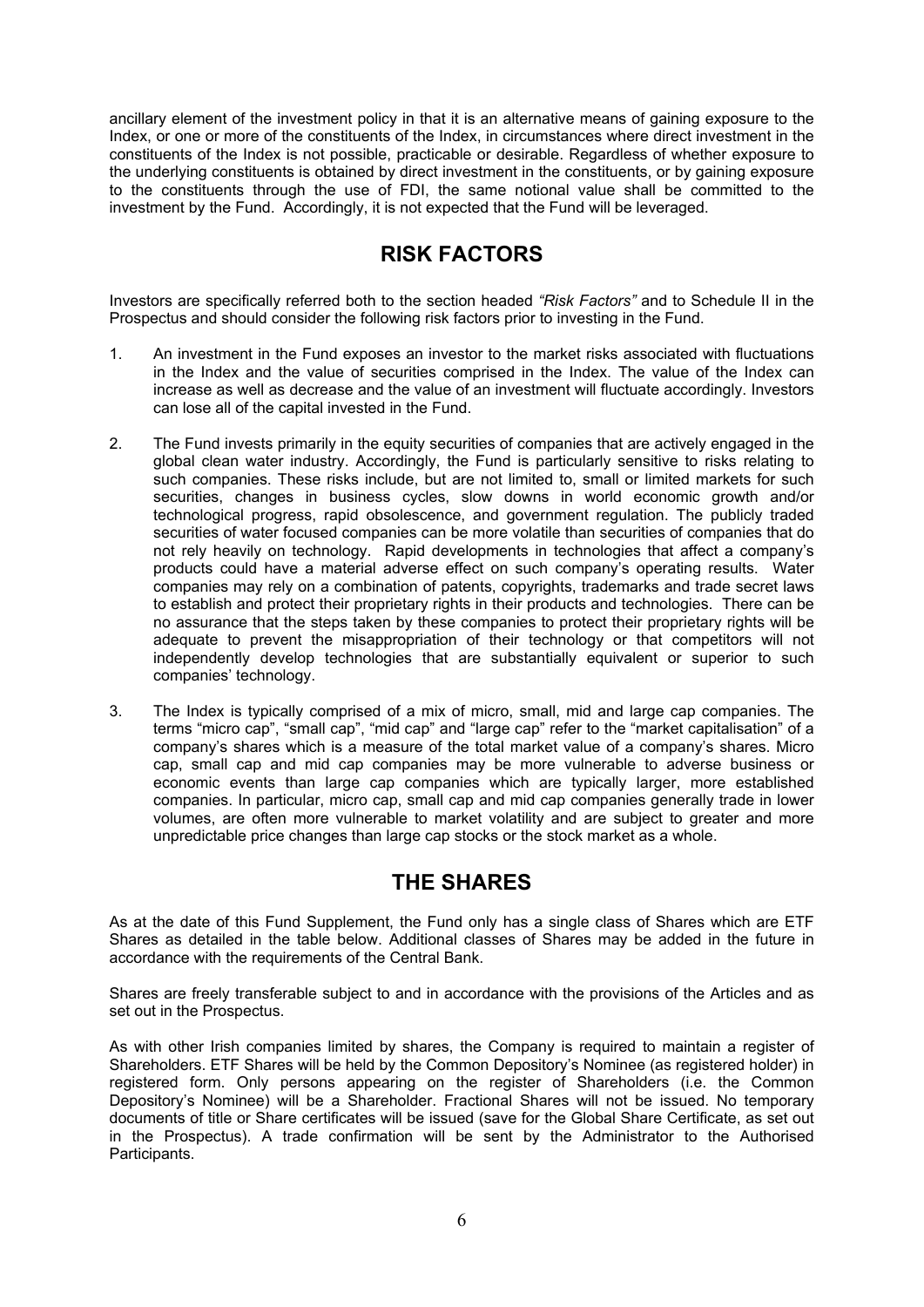| <b>Share Class</b>        | <b>Share Class</b><br>Type <sub>1</sub> | <b>Minimum Subscription /</b><br><b>Redemption Amount</b> | <b>TER*</b> | <b>Dividend</b><br>policy |
|---------------------------|-----------------------------------------|-----------------------------------------------------------|-------------|---------------------------|
| USD -<br>Accumulating ETF | <b>ETF</b><br><b>Shares</b>             | 50,000 Shares                                             | 0.49%       | N/A                       |

*\*Expressed as a % per annum of the Net Asset Value of the Share class.* 

# **STOCK EXCHANGE LISTINGS**

As at the date of this Fund Supplement, the following classes of ETF Shares have been admitted to trading on the stock exchanges listed below. Applications for the admission to additional stock exchanges of existing and new classes of ETF Shares may be made from time to time.

| <b>Share Class</b>   | <b>Share</b><br><b>Class</b><br>Type | <b>Listing Exchange</b>      | Listing<br>Currency | <b>ISIN</b>  | <b>Bloomberg</b><br>code | <b>Reuters code</b> |
|----------------------|--------------------------------------|------------------------------|---------------------|--------------|--------------------------|---------------------|
| USD Accumulating ETF | <b>ETF</b><br>Shares                 | London Stock<br>Exchange     | <b>USD</b>          | IE00BK5BC891 | <b>GLUG LN</b>           | GLUG.L              |
|                      |                                      | London Stock<br>Exchange     | <b>GBX</b>          | IE00BK5BC891 | <b>GLGG LN</b>           | GLGG.L              |
|                      |                                      | <b>SIX Swiss</b><br>Exchange | <b>CHF</b>          | IE00BK5BC891 | <b>GLUG SW</b>           | GLUG.S              |
|                      |                                      | Borsa Italiana               | <b>EUR</b>          | IE00BK5BC891 | <b>GLUG IM</b>           | LGGLUG.MI           |
|                      |                                      | Deutsche Borse               | <b>EUR</b>          | IE00BK5BC891 | <b>XMLC GY</b>           | GLUG.DE             |

# **DEALING PROCEDURES**

The procedures for subscribing for and redeeming of Shares are outlined in the Prospectus. Subscriptions and redemptions in the Fund may be in cash or, where agreed with the Manager or its delegate, on an *in specie* basis.

Shares may be subscribed for in the manner set out in the Prospectus under the heading *"Subscriptions"*, beginning on page 55.

Shares in the Fund may be redeemed as described in the Prospectus under the heading *"Redemptions"* beginning on page 63.

In the context of each application for subscription for or redemption of Shares, the Manager (or its appointed delegate) shall have sole discretion as to whether Duties and Charges are charged as a fixed amount or charged to match the exact cost to the Company of purchasing or selling the relevant underlying Investments. Where Duties and Charges are charged as a fixed amount, such fixed amount shall not exceed 5% of Net Asset Value of Shares being applied for or redeemed.

| <b>Base Currency</b>    | <b>USD</b>                                                                                                                                                                                                                                                                                                                                                                                                                                                                                                                                      |
|-------------------------|-------------------------------------------------------------------------------------------------------------------------------------------------------------------------------------------------------------------------------------------------------------------------------------------------------------------------------------------------------------------------------------------------------------------------------------------------------------------------------------------------------------------------------------------------|
| <b>Dealing Currency</b> | The dealing currency for each class of Shares is the currency of<br>denomination of the relevant class of Shares.                                                                                                                                                                                                                                                                                                                                                                                                                               |
| <b>Business Day</b>     | A day on which banks and markets and exchanges are open for business in<br>the United Kingdom.                                                                                                                                                                                                                                                                                                                                                                                                                                                  |
| Dealing Day             | An Index Publication Day and a day on which no Significant Markets are<br>closed for business or such Business Day(s) as the Directors may from time<br>to time determine (subject to advance Shareholder notice) for dealings in the<br>Fund provided always that there shall be at least one Dealing Day each<br>fortnight. The Promoter maintains an online "Dealing Day Calendar" at:<br>www.lgim.com, where advance notice of all expected Dealing Days for the<br>Fund is published on an ongoing basis. The Dealing Day Calendar is also |

# **DEALING INFORMATION**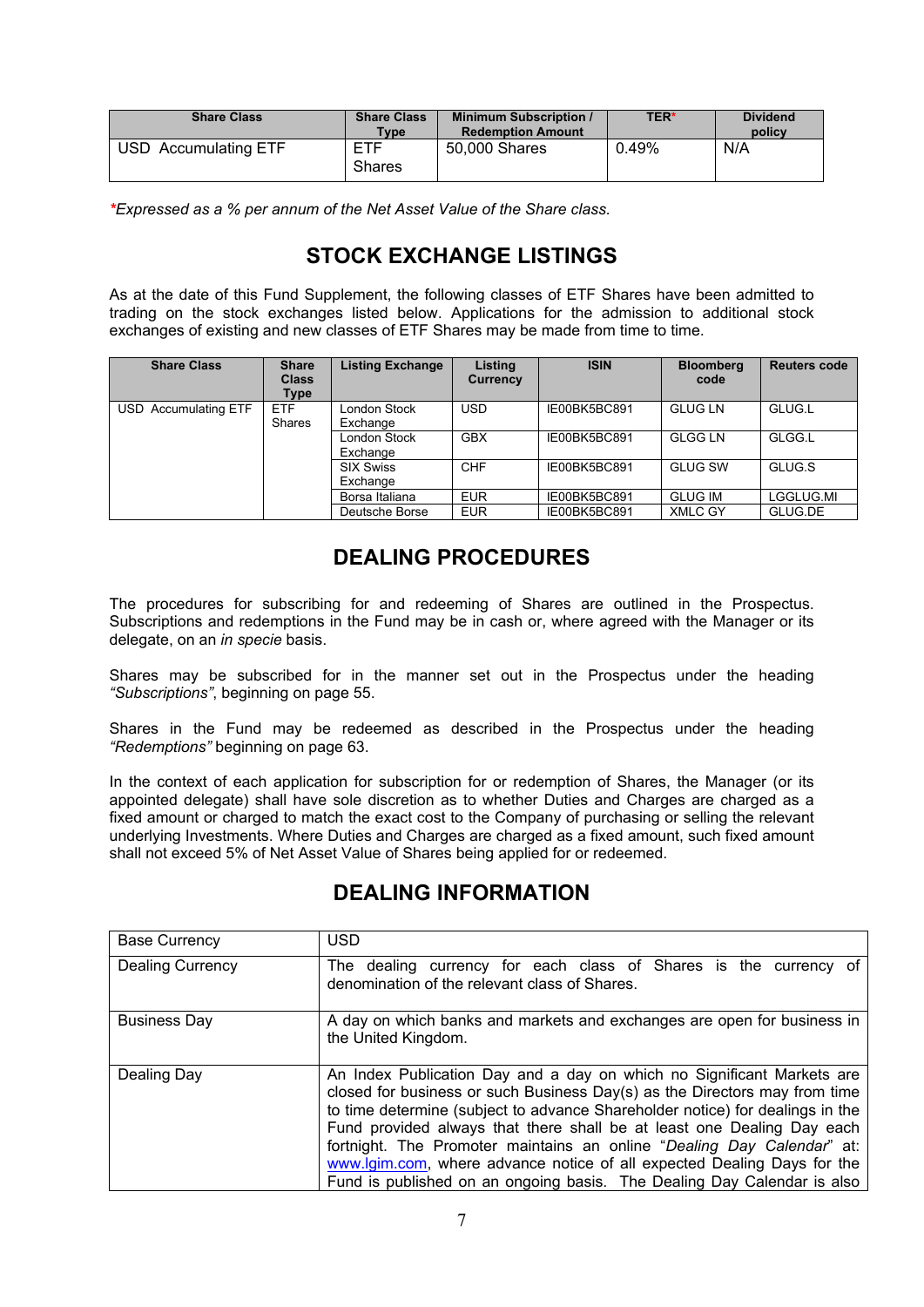|                                   | available on request from the Manager and from the Promoter.                                                                                                                                                    |
|-----------------------------------|-----------------------------------------------------------------------------------------------------------------------------------------------------------------------------------------------------------------|
| <b>Dealing Deadline</b>           | The cut-off time in respect of any Dealing Day for receipt of applications for<br>subscriptions and redemptions in the Fund as shall be set out on<br>www.lgim.com, which information shall be kept up to date. |
| Minimum<br>Subscription<br>Amount | Please refer to the table contained in the section above entitled "The Shares".                                                                                                                                 |
| Minimum<br>Redemption<br>Amount   | Please refer to the table contained in the section above entitled "The Shares".                                                                                                                                 |
| <b>Settlement Time</b>            | Settlement of subscriptions shall generally occur within two Business Days<br>after the relevant Dealing Day (unless otherwise agreed with the Manager or<br>its delegate).                                     |
|                                   | Settlement of redemptions shall generally occur within two Business Days<br>after the relevant Dealing Day (unless otherwise agreed with the Manager or<br>its delegate).                                       |
| Valuation                         | The Valuation Point is the time at which the value of the Index is determined.                                                                                                                                  |
|                                   | Investments of the Fund which are listed or traded on a Regulated Market for<br>which quotations are readily available shall, subject to the provisions of the<br>Articles, be valued at the last traded price. |
| <b>TER</b>                        | Please refer to the table contained in the section above entitled "The Shares"<br>for the TER applicable to each Share class.                                                                                   |
|                                   | Brokerage and extraordinary expenses are excluded from the TER figure -<br>see section entitled "Fees and Expenses" on page 72 of the Prospectus.                                                               |
|                                   | Fees and expenses relating to the establishment of the Fund are borne by<br>the Manager.                                                                                                                        |

## **TAXATION**

A description of the taxation applicable to the Company and its investors is outlined under the heading "*Taxation*" in the Prospectus.

#### **German Tax Information**

The Company seeks to maintain "equity fund" status for the Fund pursuant to Section 2 para. 6 and 7 of the German Investment Tax Act 2018.

Investors should consult their own professional advisers as to the implications of the Fund maintaining "equity fund" status pursuant to the German Investment Tax Act 2018.

As at the date of this Fund Supplement, at least 51% of the Fund's assets will be continuously invested in equity assets as defined in Section 2. para. 8 of the German Investment Tax Act 2018.

# **INDEX DISCLAIMER**

The Fund is not sponsored, promoted, sold or supported by the Solactive AG. Nor does Solactive AG offer any express or implicit guarantee or assurance either with regard to the results of using the Index and/or Index trade mark or the Index price, at any time or in any other respect.